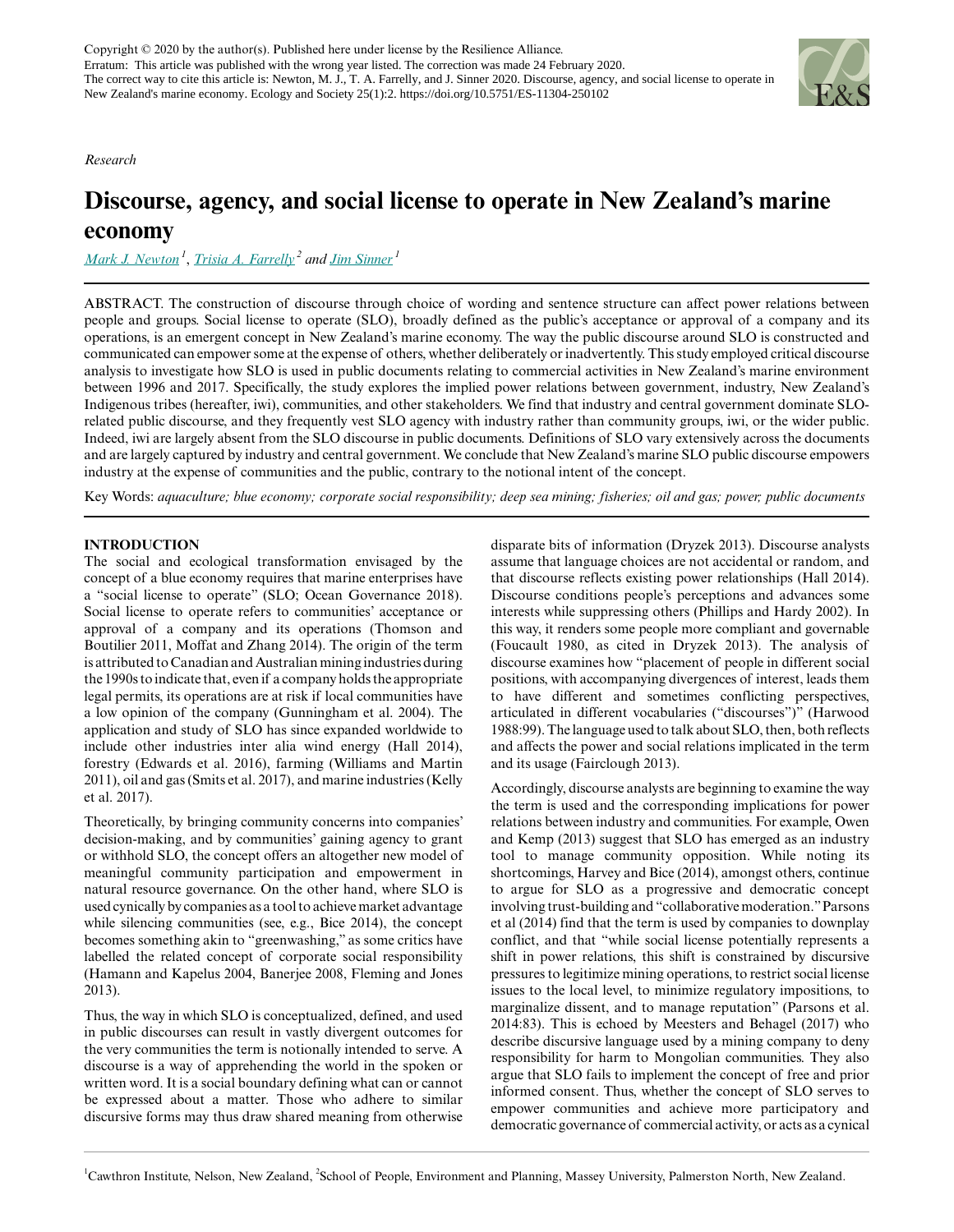device for industry to defuse opposition while proceeding with business as usual, comes down to companies' actions, and the intentions underlying those actions may be revealed through discourse analysis.

#### **Social license to operate in marine contexts**

The increasing use of SLO in industry discourses has now reached marine contexts (Kelly et al. 2017, Mather and Fanning 2019). This has brought calls for the study of SLO as related to marine industries given differences in the geographical proximity of communities and stakeholder networks (Mather and Fanning 2019), and as the involvement of communities in marine management lags that of terrestrial industries (Kelly et al. 2017). Although SLO has appeared in marine academic articles since at least 2008 (e.g., Boughen et al. 2008, Hobday et al. 2015, Richert et al. 2015, Voyer et al. 2015), it was years until studies specifically explored the nature and implications of the use of SLO, and marine-focused SLO studies remain few in number (Kelly et al. 2017).

Much of the marine SLO research to date has focused on the aquaculture industry, for example, Baines and Edwards's (2018) study of the importance of relationships to SLO in New Zealand aquaculture, and Billing's (2018) analysis of public comments on applications for new finfish farms in Scotland. Billing's (2018) study found that a few individuals can shape public opinion about the acceptability of salmon farms. Social license of salmon aquaculture was also studied in Tasmania, Australia, in which authors concluded that a balance should be struck between stakeholder views and those of aquaculture businesses (Leith et al. 2014).

Cullen-Knox et al. (2017) studied the influence of SLO on marine governance, although they do not cite actual use of the term SLO in their Australian case studies. Describing cases where activism on social media outpaced formal policy processes, they concluded that "the political response appears to be lagging in its ability to appropriately capture and harness this [SLO] movement" (Cullen-Knox et al. 2017:75). Voyer et al. (2015) contrasted management and stakeholder engagement at two marine protected areas, finding that community trust in management and industry is important for obtaining social license, and that this can be assisted by recognizing and encouraging diverse opinions of management alternatives. Using discourse analysis to study perceptions of Tasmanian salmon aquaculture, Cullen-Knox et al. (2019) found that the media are giving a voice to previously silent industry players while quietening the voices of environmental groups.

#### **Social license to operate in New Zealand's marine economy**

New Zealand's marine economy contributed \$4 billion (or 1.9%) to New Zealand's \$218 billion gross domestic product in 2013 and generated a further \$3.7 billion in related industries. The largest contributor to the marine economy is offshore oil and gas (48%), followed by shipping (24%), and fisheries and aquaculture (22%). The New Zealand Government aspires for economic expansion of the marine economy. Indeed, a goal of the last two successive governments has been a \$1b aquaculture industry by 2025.

Not all members of New Zealand society are so enthusiastic about plans for marine economic expansion, and the concept of SLO is being invoked in public discourses across all sectors of New Zealand's marine economy. One notable case serves as an example of community opposition putting a stop to marine economic development. Between 1988 and 2001, New Zealand's aquaculture industry experienced rapid expansion. However, the unmitigated growth and other factors led to negative public perceptions of the industry (Tollefson and Scott 2006). In 2014, legal challenges from community and environmental groups to nine proposed salmon farms in the Marlborough Sounds resulted in only four farms being approved. Following this demonstration of the economic risks of a lack of SLO, there have been numerous statements by the government and the aquaculture industry about the importance of improving the industry's SLO. Meanwhile, the government amended legislation to give itself authority to grant permission to the salmon farming company to move farms from existing permitted sites (some of which were not in use) to new sites, taking the decision away from the local government authority.

Unique to New Zealand's marine economy is the role of the Indigenous Māori people, whose place in resource management is based on New Zealand's founding document, the Treaty of Waitangi. The Treaty promised that Māori would enjoy "full exclusive and undisturbed possession" of their lands, forests and fisheries so long as they wished to retain them (Wilson 2018). Given New Zealand's colonial history, many Māori are understandably wary of SLO and the risk of diluting hard-won statutory rights in the management of natural resources. Because the Treaty of Waitangi "[is] a key vehicle by which Māori permit or withhold consent" (Ruckstuhl et al. 2014:304), only Treaty-led relationships, not SLO-based relationships, are likely to be acceptable to Māori on matters of natural resource management. Some iwi (Indigenous Māori tribes of New Zealand) also have significant commercial interests. After individual fisheries quota were introduced in the late 1980s, Māori won a fisheries settlement from the government in 1992 and slowly increased their holdings to now control approximately half of commercial fisheries quota (Bodwitch 2017). Māori leaders have been forceful in asserting that so-called "settlement quota" is unique and cannot be brushed aside by environmental interests claiming a public mandate for a new ocean sanctuary (Iwi Collective Partnership 2016).

Social license to operate is an emergent term in New Zealand, where it is being used by academics, industry, government, and media (Edwards and Trafford 2016) to comment on mining, aquaculture, dairy farming, and forestry (Ruckstuhl et al. 2014). Although some studies have explored SLO in relation to New Zealand's aquaculture industry (Quigley and Baines 2014, Baines and Edwards 2018), and on Māori perspectives on offshore and onshore mining (Ruckstuhl et al. 2014), SLO remains largely unstudied for New Zealand's marine industries.

We use discourse analysis to explore the ways in which various parties are deploying the term SLO in New Zealand's marine economy, and the implications this has for power between these parties. Our wider aim is to highlight where groups and individuals may need to more carefully consider deeper meanings, possible interpretations, and implications for power when the term SLO is deployed in public discourse. This study is timely because of several high-profile community-industry conflicts over marine resource development in New Zealand, the New Zealand government's aspirations for continued marine economic growth, and the increasing use of SLO in the public discourse. Ultimately,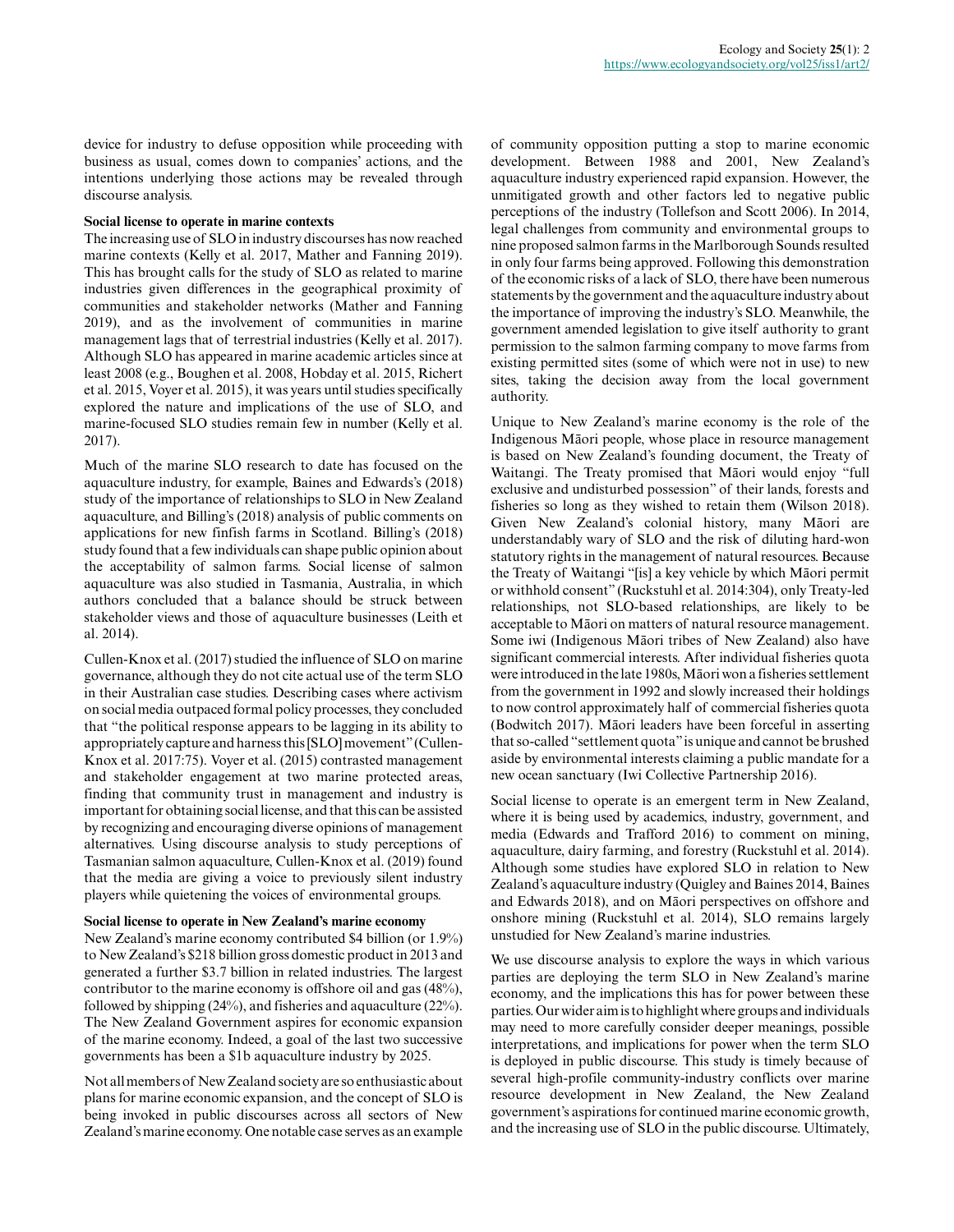we hope that our findings can help states, communities, Indigenous groups, and progressive companies to navigate the plasticity and diverse interpretations of SLO, and to significantly improve upon often opaque references to SLO.

## **METHODS**

Key to the study of power through discourse analysis is the examination of the subtle ways in which what people say and how they say it can vest some actors with agency, often at the expense of others. Agency in this context means "the socioculturally mediated capacity to act" (Ahearn 2001:112). Thus, an actor has agency with respect to SLO if they have the capacity to act in a way that will influence SLO. Parsons and Moffat (2014) employed discourse analysis to explore SLO agency in Australian mining company reports and conference proceedings. They found that the ways in which agency relationships were expressed served to maintain existing power relations that favor companies' shortterm economic gains over the environmental and social impacts immediately felt by communities.

Similarly, the definitions used in public discourses also carry implications for power. Who defines a term, as well as the meanings deriving from the definition itself, are important for community participation in governance (Gaventa 2006). In the case of SLO, there is no commonly accepted definition across academia, industry, government, print media, and other contributors to the public discourse (Edwards and Trafford 2016). An emerging discourse can be expected to have multiple definitions as different actors contest meaning. However, for SLO, this ambiguity allows the term to be used cynically to serve powerful interests. For example, studies have found that SLO is often defined in ways that only tell a partial story of SLO, and that governments, activists, and companies use the term opportunistically to serve their own ends (Owen and Kemp 2013, Moffat et al. 2016). Edwards and Trafford (2016) found that SLO is commonly defined in ways that are financially beneficial to an industry or company, instead of acknowledging social elements. Even when companies define SLO in ways that bring social issues to the fore, their strategies often fail to engage stakeholders in developing a shared vision for their community (Owen and Kemp 2013).

Differences between companies' stated understanding of SLO and their stated approaches for advancing SLO also carry implications for power. Although the academic literature proposes a range of approaches for advancing SLO, all converge on developing meaningful, long-term, trust-based relationships with communities (cf. Prno 2013, Baines and Edwards 2018; Boutilier and Thomson 2011, *unpublished manuscript,* [https://](https://socialicense.com/publications/Modelling%20and%20Measuring%20the%20SLO.pdf) [socialicense.com/publications/Modelling%20and%20Measuring%](https://socialicense.com/publications/Modelling%20and%20Measuring%20the%20SLO.pdf) [20the%20SLO.pdf\)](https://socialicense.com/publications/Modelling%20and%20Measuring%20the%20SLO.pdf). For example, Baines and Edwards (2018) suggest that "relational relationships" (those that are longer term, socio-emotional, and intangible), as opposed to "transactional relationships" (shorter term, compensation-based, tangible), are more likely to gain community acceptance and thus SLO. But there are many ways to achieve that. Moffat and Zhang (2014) propose that SLO requires the establishment of trust through high quality community interactions, having a positive social impact in the community, and including communities in decision making. Prno (2013) proposes that companies can achieve SLO by developing relationships, being sustainable in business operations,

providing benefits to local communities, and enabling public participation. Other approaches include procedural fairness (Lacey et al. 2016), community engagement (Dare et al. 2014, Edwards and Trafford 2016), free, prior, and informed consent (Grutzner and Salim 2003), and alignment of a company's operations, organizational values, and processes with community expectations (Dare et al. 2014).

Discourse analysis identifies "the sets of ideas, or discourses, used to make sense of the world within particular social and temporal contexts ... [and] ... offers insights into how particular knowledge becomes common sense and dominant while simultaneously silencing different interpretations of the world" (Waitt 2010:217). Critical discourse analysis focuses on how language, through discourse, constructs and maintains power relations (McKenna 2004, Parsons and Moffat 2014). We employed critical discourse analysis to focus on the textual and grammatical use of SLO in the grey literature of New Zealand's marine economy. Through this analytical lens we explored how the syntactic use of SLO vests agency with some actors over others, and the implications this has for power relations between industry, government, iwi, and stakeholders identified as such in the texts.

We analyzed publicly accessible grey literature, i.e., materials and research produced outside of the traditional commercial or academic publishing and distribution channels (Conn et al. 2003). Using internet search engines Google and Factiva, we identified documents that mentioned SLO, referred to one or more commercial marine activities within New Zealand's exclusive economic zone (EEZ), and were published between 1 January 1996 and 17 September 2017. The base year, 1996, was chosen to predate the first use of the term SLO in public discourses (see Boutilier 2014).

Separate internet searches were conducted for the occurrence of the term "social license" (and alternative spelling "licence") with each of 10 different marine industries. Web searches were suspended at the 100th result to consistently limit the searches while allowing enough scope to effectively capture the most relevant grey literature (Collaboration for Environmental Evidence 2013). This generated 2000 search results which, after removing duplicates and applying exclusion criteria, resulted in 99 relevant documents. News media articles written by journalists were excluded, the rationale being that the paraphrasing inherent in news texts alters the sentence structure, which then affects the inferences one can draw from discourse analysis. We also excluded related concepts such as corporate social responsibility because we wanted to focus on the discourse of the term SLO. Although scholarly articles were excluded, two documents relating to large government-funded science programs were included because they are nonacademic texts written for a public audience.

All documents were uploaded to qualitative data analysis software package, NVivo (QSR International Pty Ltd. 2015) for coding. At the outset of the coding process, based on the themes evident in the literature, we chose four lines of inquiry: definitions of SLO, approaches to advance SLO, agency to affect SLO, and status of SLO. Within these lines of inquiry, themes were developed inductively as coding progressed.

For the first line of enquiry, we identified SLO definitions by searching texts for instances where the term was explicitly defined,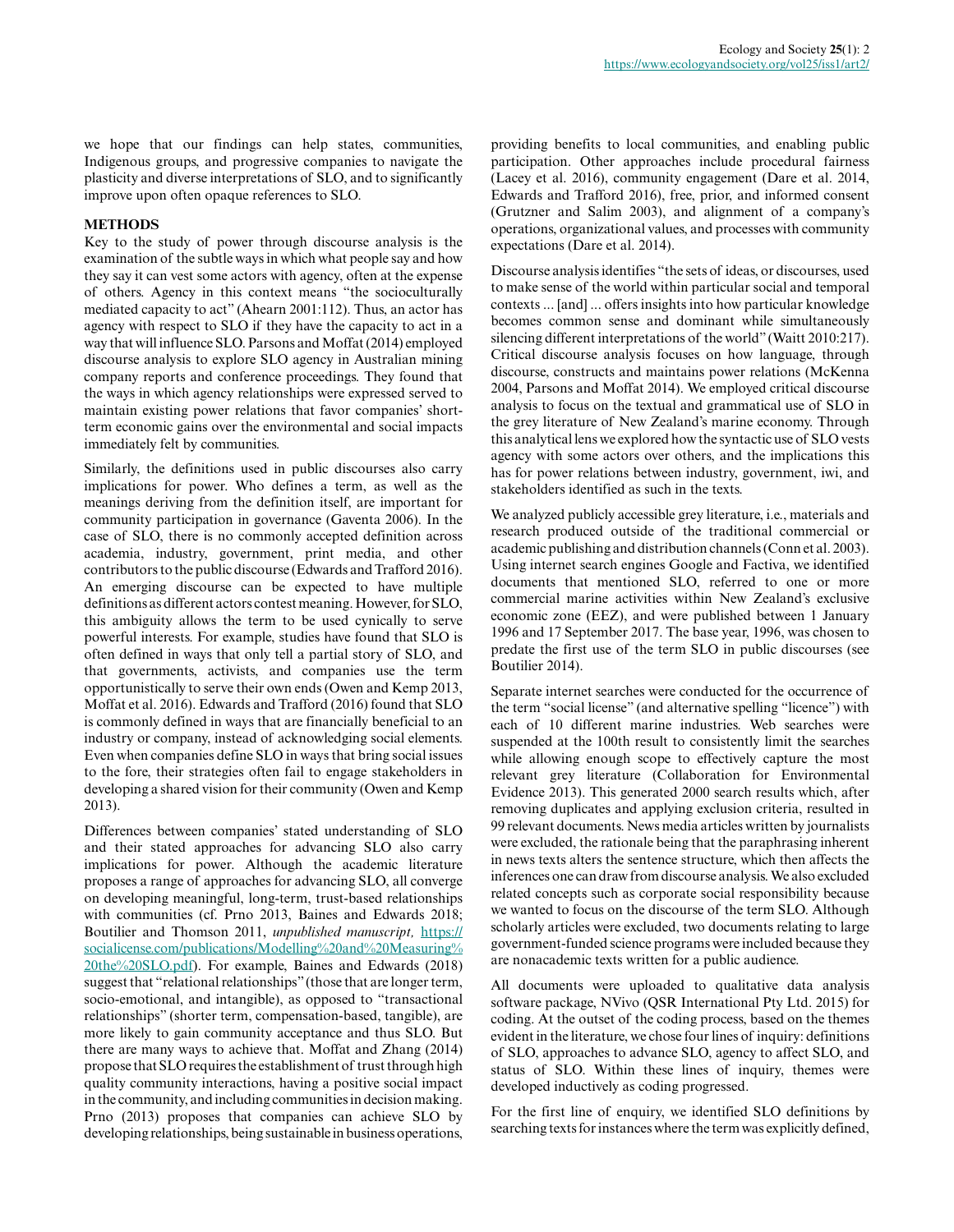for example, where the text stated "SLO is defined as ..." or "SLO is ..." We specifically analyzed three elements of definition: (1) the source of the definition, (2) the actual definition, and (3) the key concepts present in that definition (hereafter referred to as definitional components).

By establishing these aspects of definitions, we then sought to identify the approaches for advancing SLO, e.g. by gaining trust, developing partnerships, and through education, stated in each text. The purpose of this analysis was to assess the range of approaches of importance to different actors, as revealed by their mention in the discourse. We assume that actors will state the approaches that they are doing, or have observed or experienced. For example, a company is likely to advertise their best efforts to advance SLO. Likewise, a community group will publicly state their experiences of SLO-related interactions whether good or bad. We contend that power is exerted where the stated approaches of one actor or group differ to, or are omitted by, another more powerful actor. For this analysis, all themes emerged organically out of the document analysis, rather than being predefined.

To analyze agency, we interrogated the grammatical structure of sentences and, specifically, identified where an actor was positioned in a sentence in relation to the term SLO. Assigning agency was done using a theme-rheme framework. Theme is the subject of a sentence or point of departure: the thing that the sentence is about (Halliday and Matthiessen 2013). The rheme is the remainder of the message, telling the recipient something about the theme. In English, the theme is always at the start of the sentence and is followed by the rheme (Halliday and Matthiessen 2013).

Following the method of Parsons and Moffat (2014), explicit agency was assigned where the actor occurs in the theme position (Fig. 1). For example, "the community increased social license." Because the actor (in this example, the community) is the subject of the sentence and is in the theme position, the reader is in no doubt about who is initiating action, and so agency is explicit. When the actor occurs in the rheme position, the relationship between actor and action is less direct and agency was deemed less explicit. In some cases, agency was implied when it was unclear who the actor was, for example, "SLO was increased." Agency was deemed absent when no actor was identified, and no agency was implied, for example, "SLO increased."

**Fig. 1**. Method to determine agency. SLO = social license to operate.



Finally, we assessed the status of SLO as revealed by the use of material process verbs. There are six categories of process verbs: material, relational, mental, verbal, behavioral, and existential (Halliday and Matthiessen 2013). Material process words are "doing" or "happening" verbs. We focus on four categories of material processes, "acquiring," "improving," "maintaining," and "diminishing," to represent various possible stages of SLO, in order to reveal what a given source assumes about SLO status. These stated assumptions may be either empowering or disempowering for groups or individuals depending on their degree of input into, or exclusion from, processes relating to the ongoing negotiation of SLO.

Two of the authors manually coded each text following the methods detailed by Cope (2010). For validation, the two researchers coded five of the same documents in parallel and compared the results. Differences were noted and discussed until consensus was reached. The researchers proceeded to code half of the remaining documents each, working in unison so that any uncertainties could be immediately resolved. They coded the remaining documents separately, after which the third author reviewed and revised the coding with one of the coding team to improve clarity of themes and accuracy of coding.

# **RESULTS**

Of the 99 documents identified in our literature searches, the first appeared in 2008. The number of documents that mention SLO increased year on year during 2012–2015, peaking at 27 documents. Industry sources have published the most documents  $(n = 31)$  mentioning SLO, followed by central government  $(n = 11)$ 27), and NGOs (n = 12; Table 1), with considerably less frequent usage of the term by iwi ( $n = 2$ ) and local government ( $n = 2$ ). Twenty-five SLO documents were authored by other organizations and individuals, which include scientific research institutes, consultants, collaborative stakeholder groups, think tanks, international organizations, and an independent government commissioner.

Social license to operate has been used in the context of several of New Zealand's marine industries. Documents with a focus on two or more marine industries, termed "marine-general," were the most commonly identified by our search ( $n = 26$ ; Fig. 2). Documents relating to oil and gas were the next most common  $(n = 25)$ , followed by fishing  $(n = 19)$ , marine aquaculture  $(n = 19)$ 14), seafood ( $n = 5$ ), mining and minerals ( $n = 5$ ), and port infrastructure ( $n = 4$ ).

# **Defining social license to operate**

We analyzed definitions to reveal which actors are contributing definitions to the public discourse of SLO, and the components that make up those definitions. These elements carry important implications for power, in that the definer of a term captures its meaning and shapes public understanding (Gaventa 2006). We found that, of the 99 documents in our sample, 22 offered an explicit definition of SLO, and no two sources defined SLO in the same way. Eight central government documents, eight industry documents, and six other documents defined SLO, while definitions of SLO were not offered by NGOs, local government, or iwi. Of the 22 definitions, we identified 17 definitional components, including environmental performance, iwi acceptance and approval, trust and confidence of communities, best practice, and others (Fig. 3).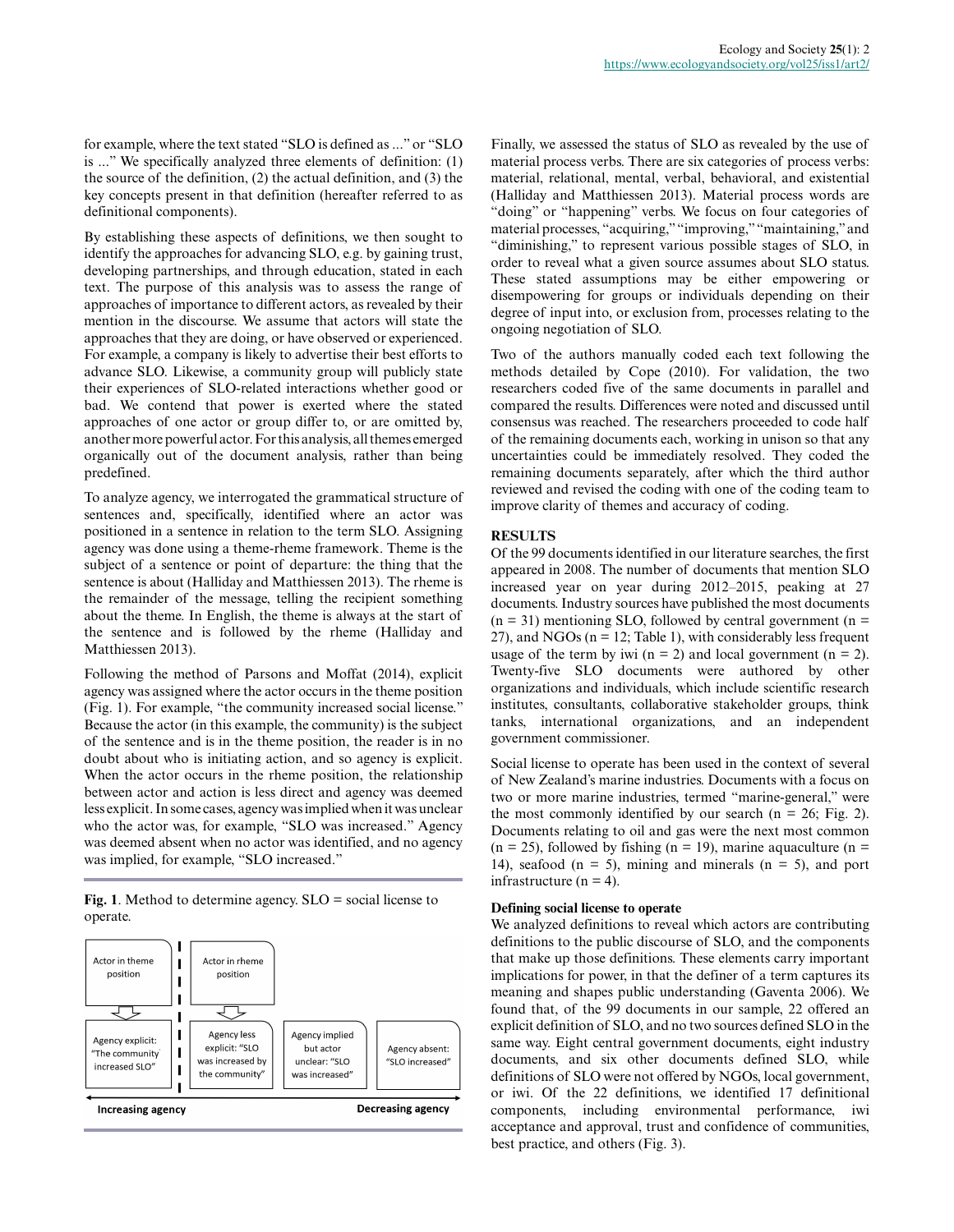| Source       | 2008 | 2009 | 2010 | 2011 | 2012 | 2013         | 2014 | 2015         | 2016 | 2017 | Total |
|--------------|------|------|------|------|------|--------------|------|--------------|------|------|-------|
| Industry     |      |      |      |      |      | 4            |      |              |      |      | 31    |
| Central Govt |      |      |      |      |      | 4            | x    | 6            |      | 6    | 27    |
| Other        |      |      |      |      |      | <sub>(</sub> |      |              |      |      | 25    |
| NGO          |      |      |      |      |      |              |      | <sub>b</sub> |      |      | 12    |
| Iwi          |      |      |      |      |      |              |      |              |      |      |       |
| Local Govt   |      |      |      |      |      |              |      |              |      |      |       |
| Total        |      |      |      |      |      | 16           | 19   | 27           | 19   | 8    | 99    |

**Table 1**. Number of documents related to New Zealand's marine industries that mention social license to operate (SLO) by source, 2008–2017.

**Fig. 2**. Number of documents published by different sources that refer to New Zealand's marine industries, 2008–2017. Iwi = Indigenous Māori tribes of New Zealand.



A document from the Sustainable Seas National Science Challenge (Sustainable Seas 2015) offered the most comprehensive definition of SLO, referencing nine of the 17 definitional components. This was followed by a Ministry for Business, Innovation and Employment (MBIE) document, the *Sustainable Seas Research Plan* (MBIE 2015), which referenced five components. (Note: both documents refer to the project of which this research forms a part, so our research is also part of the discourse.)

Most of the sources that defined SLO mentioned community or stakeholder "acceptance" or "approval" (10 documents). For example,

*social permissions commonly known as social licence to operate refers to the level of acceptance or approval of for-profit companies that use publicly owned resources by local communities and other stakeholders* (McGuinness Institute 2016:4).

More than half  $(n = 6)$  of the 10 documents that defined SLO in terms of acceptance or approval were authored by central government, most of which  $(n = 4)$  were from the Ministry for Primary Industry (MPI). Two of the four industry organizations that offered an explicit definition of SLO included acceptance or approval in their definitions. Apart from this, there was no overlap of definitional components between the four industry sources, i.e., they all defined SLO differently. Although relatively few of the documents offered explicit definitions of SLO (22%), how the sources interpret and potentially enact SLO may also be further illuminated by how they say SLO has, or might, be advanced.

#### **Approaches for advancing social license to operate**

We analyzed the approaches various sources reported using in relation to SLO to reveal the ways SLO is being implemented. Of the 99 documents, 56 described approaches for advancing SLO, with 16 unique approaches identified in our coding (Table 2). "Communication and engagement' was the most frequently cited, with a total of 32 references. Half of these included terms and phrases synonymous with "inform," "consult," and "collaborate." Industry sources made the most references to "communication and engagement" (n = 14).

Approaches for advancing SLO that referenced "community engagement" as one such approach were often vague. For example, when authors referred to "communication" or "engagement," it was often difficult to determine whether this implied active collaboration and participation with stakeholders on an equal footing, or that information transfer from industry to community was sufficient to satisfy "community engagement," for example, "New approaches to engage the public in accepting change and uptake of new technologies... Early and proactive discussion of new technologies with the community" (National Science Challenges Panel 2013:26 & 40). The following were rare exceptions:

*Appropriate engagement, communication and outreach methods are key to ensuring tangata whenua are actively involved in the Challenge. It is important to the Challenge that tangata whenua/iwi M*ā*ori are aware that a key outcome is social licence. It is important that*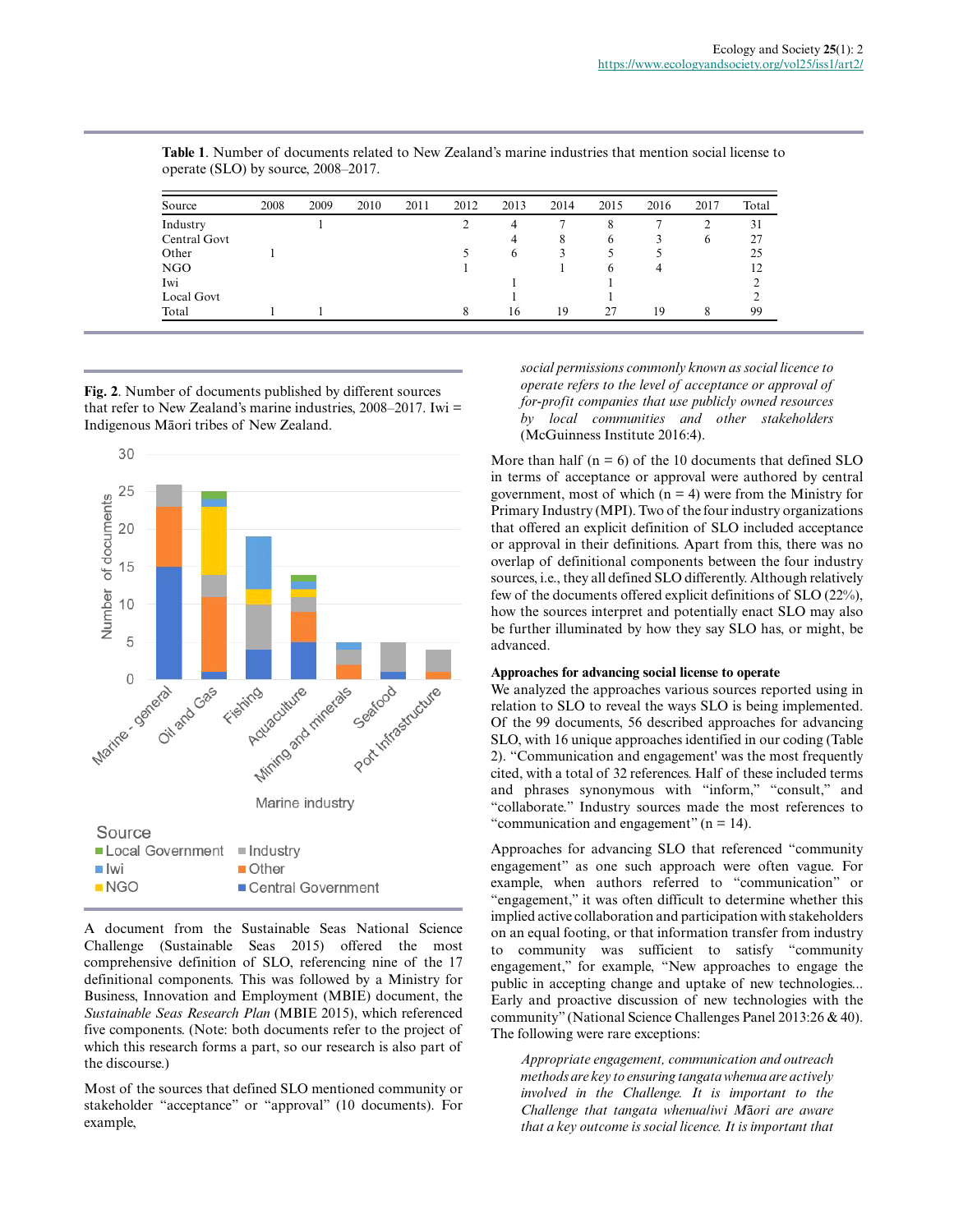**Fig. 3**. Definitional components of social license to operate (SLO) by source. Iwi = Indigenous Māori tribes of New Zealand; MBIE = Ministry for Business, Innovation, & Employment; MPI = Ministry for Primary Industries.

|                                      |                             |                         |                                     |                           |                        |               | Definitional component                        |               |                    |                    |                            |                    |                                         |                  |                      |                      |                        |       |
|--------------------------------------|-----------------------------|-------------------------|-------------------------------------|---------------------------|------------------------|---------------|-----------------------------------------------|---------------|--------------------|--------------------|----------------------------|--------------------|-----------------------------------------|------------------|----------------------|----------------------|------------------------|-------|
|                                      | General acceptance approval | Environmental component | Trust and confidence of communities | Viewpoints & perspectives | Iwi cultural component | Best practice | Legitimate accountable transparent & flexible | Understanding | Dynamic & changing | Economic component | Engagement & relationships | Informal agreement | Related to legal licences & or consents | Social component | Informing the public | Positive contributor | Worker health & safety | Total |
| Source<br>MBIE <sup>+</sup>          |                             |                         |                                     |                           |                        |               |                                               |               |                    |                    |                            |                    |                                         |                  |                      |                      |                        | 7     |
| Nathan Guyt                          |                             | ✓                       |                                     |                           |                        |               |                                               |               |                    |                    |                            |                    |                                         |                  |                      |                      |                        | 2     |
| MPI <sup>+</sup>                     |                             |                         |                                     |                           |                        |               |                                               |               |                    |                    |                            |                    |                                         |                  |                      |                      |                        | 2     |
| MPI <sup>+</sup>                     |                             |                         |                                     |                           |                        |               |                                               |               |                    |                    |                            |                    |                                         |                  |                      |                      |                        | 2     |
| MPI <sup>+</sup>                     |                             |                         |                                     |                           |                        |               |                                               |               |                    |                    |                            |                    |                                         |                  |                      |                      |                        | 2     |
| MBIE <sup>+</sup>                    |                             |                         |                                     |                           |                        |               |                                               |               |                    |                    |                            |                    |                                         |                  |                      |                      |                        | 1     |
| MPI <sup>+</sup>                     |                             |                         |                                     |                           |                        |               |                                               |               |                    |                    |                            |                    |                                         |                  |                      |                      |                        | 1     |
| MPI <sup>+</sup>                     |                             |                         |                                     |                           |                        |               |                                               |               |                    |                    |                            |                    |                                         |                  |                      |                      |                        | 1     |
| Sustainable Business<br>Council‡     |                             |                         |                                     |                           |                        |               |                                               |               |                    |                    |                            |                    |                                         |                  |                      |                      |                        | 4     |
| Te Ohu Kaimoana‡                     |                             |                         |                                     |                           |                        |               |                                               |               |                    |                    |                            |                    |                                         |                  |                      |                      |                        | 3     |
| Te Ohu Kaimoana‡                     |                             |                         |                                     |                           |                        |               |                                               |               |                    |                    |                            |                    |                                         |                  |                      |                      |                        | 3     |
| Te Ohu Kaimoana‡                     |                             |                         |                                     |                           |                        |               |                                               |               |                    |                    |                            |                    |                                         |                  |                      |                      |                        | 2     |
| Te Ohu Kaimoana‡                     |                             |                         |                                     |                           |                        |               |                                               |               |                    |                    |                            |                    |                                         |                  |                      |                      |                        | 2     |
| Kuntzsch‡                            |                             |                         |                                     |                           |                        |               |                                               |               |                    |                    |                            |                    |                                         |                  |                      |                      |                        | 2     |
| <b>KPMG Agribusiness</b><br>Network‡ |                             |                         |                                     |                           |                        |               |                                               |               |                    |                    |                            |                    |                                         |                  |                      |                      |                        | 1     |
| Seafood NZ‡                          |                             |                         |                                     |                           |                        |               |                                               |               |                    |                    |                            |                    |                                         |                  |                      |                      |                        | 1     |
| Sustainable Seas§                    |                             |                         |                                     |                           |                        |               |                                               |               |                    |                    |                            |                    |                                         |                  |                      |                      |                        | 9     |
| Bell Gully§                          |                             |                         |                                     |                           |                        |               |                                               |               |                    |                    |                            |                    |                                         |                  |                      |                      |                        | 3     |
| The NZ Initiative§                   |                             | ✓                       |                                     |                           |                        |               |                                               |               |                    |                    |                            |                    |                                         |                  |                      |                      |                        | 3     |
| Maori & Mining                       |                             |                         |                                     |                           | ✓                      |               |                                               |               |                    |                    |                            |                    |                                         |                  |                      |                      |                        | 1     |
| Research Team§                       |                             |                         |                                     |                           |                        |               |                                               |               |                    |                    |                            |                    |                                         |                  |                      |                      |                        |       |
| McGuinness Institute§                | ✓                           |                         |                                     |                           |                        |               |                                               |               |                    |                    |                            |                    |                                         |                  |                      |                      |                        | 1     |
| O'Brien (NZ Psych<br>Society)§       |                             |                         |                                     |                           |                        |               |                                               |               |                    |                    |                            |                    |                                         |                  |                      |                      |                        | 1     |
| Total 10                             |                             | - 6                     | 5                                   | 4                         |                        | 4             | 3                                             | 3             | $\overline{2}$     | 2                  | -2                         | 2                  | $\mathbf{2}$                            | 2                | 1                    | 1                    | 1                      |       |
| †Central government                  |                             |                         |                                     |                           |                        |               |                                               |               |                    |                    |                            |                    |                                         |                  |                      |                      |                        |       |
| ‡Industry                            |                             |                         |                                     |                           |                        |               |                                               |               |                    |                    |                            |                    |                                         |                  |                      |                      |                        |       |
| §Other                               |                             |                         |                                     |                           |                        |               |                                               |               |                    |                    |                            |                    |                                         |                  |                      |                      |                        |       |
|                                      |                             |                         |                                     |                           |                        |               |                                               |               |                    |                    |                            |                    |                                         |                  |                      |                      |                        |       |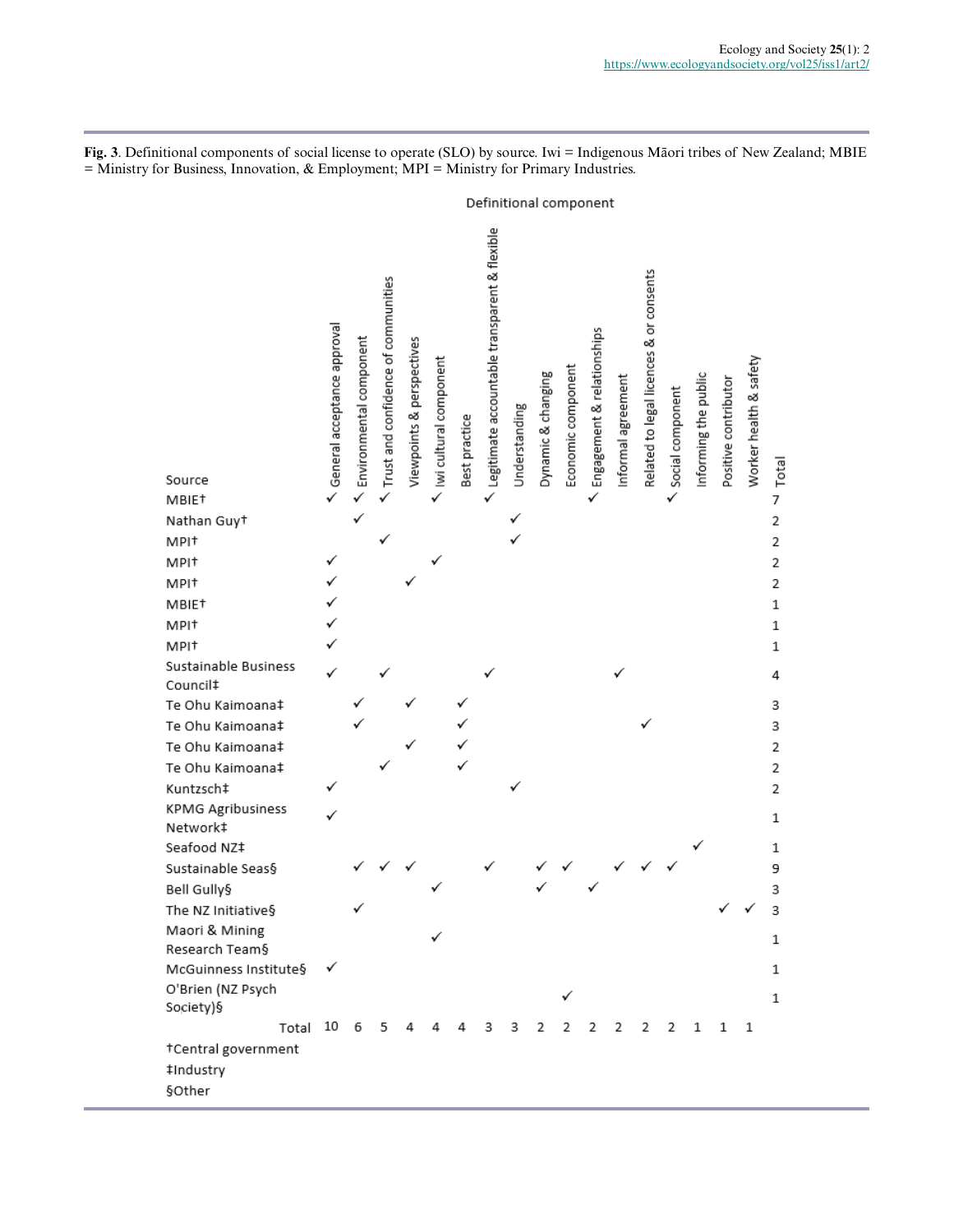| Approach                                           | Central Govt | Industry | Local Govt | NGO | Other | Total |
|----------------------------------------------------|--------------|----------|------------|-----|-------|-------|
| Communication & engagement                         |              | 12       |            |     |       | 28    |
| Environmental sustainability                       |              |          |            |     |       | 14    |
| Trust                                              |              |          |            |     |       | 12    |
| Relationships, partnerships, and social networks   |              |          |            |     |       |       |
| Transparency, flexibility, and accountability      |              |          |            |     |       |       |
| Iwi engagement and cultural sensitivity            |              |          |            |     |       |       |
| Understanding community (e.g. values, aspirations, |              |          |            |     |       |       |
| preferences)                                       |              |          |            |     |       |       |
| Benefits sharing                                   |              |          |            |     |       |       |
| Monitoring and reporting                           |              |          |            |     |       |       |
| Social responsibility (e.g. employment, community  |              |          |            |     |       |       |
| volunteering)                                      |              |          |            |     |       |       |
| Strategy                                           |              |          |            |     |       |       |
| Government oversight                               |              |          |            |     |       |       |
| Charities and sponsorship                          |              |          |            |     |       |       |
| External review or certification                   |              |          |            |     |       |       |
| Worker Health and Safety                           |              |          |            |     |       |       |
| Giving effect to the Treaty of Waitangi            |              |          |            |     |       |       |
| Economic development                               |              |          |            |     |       |       |

**Table 2**. Approaches for advancing social license to operate (SLO), by source.

*any potential social licence is not in conflict with aspirations and existing approaches of tangata whenua/ iwi M*ā*ori. Participation in the Challenge will ensure that their m*ā*tauranga, culture and experiences are reflected in new frameworks* (MBIE 2015:69).

*Community engagement including sponsorship, community panels and consultation around resource, environmental and community concerns through real time communications and online information* (New Zealand Oil & Gas 2015:61).

In one document, "community engagement" was presented as merely an instrument to encourage public acceptance of the science underpinning industry activities, rather than primarily to encourage civic deliberation and democratization of the science. In this document, research activities related to SLO were described as "[n]ew approaches to engage the public in accepting change and uptake of new technologies" (National Science Challenges Panel 2013:26).

There were 10 instances where industry proposed that advancing SLO is a matter of communicating "facts" to the public, or where vague references were made to "engaging the public" for the primary purposes of ensuring the public understands so that they will more likely accept the company and their activities. For example,

*Social licence is a somewhat technical term which essentially means successfully getting the facts across to the public and politicians so they will understand your operations and approve them or at the very least not oppose them* (Seafood New Zealand 2014).

This approach suggests that gaining SLO is primarily treated as an instrumental process by which industry can manage society in order to clear the path for industrial activity.

#### **Agency and actors**

Agency is important to the examination of power, in that assumptions about agency can empower or disempower some actors at the expense of others. We analyzed which actors are vested with agency over SLO, and by whom, by interrogating the grammatical sentence structure of a text and categorizing agency based on its treatment of actors under the theme-rheme framework.

There were 56 documents that contained statements with explicit or implicit agency in relation to SLO. Of these, 30 gave explicit agency to a specific actor (Table 3), i.e., the actor was in the theme position of the sentence. Industry was the actor most commonly cited as having explicit agency ( $n = 14$ ). For example, "[i]ndustry can build social licence with more and higher quality information" (MPI 2016:3). Explicit agency was vested with society or communities in five documents. For example, "... society as a whole 'issues' social licence ..." (Sustainable Business Council 2013:4). Explicit agency was also vested in industry and central government ( $n = 3$ ), iwi ( $n = 3$ ), a combination of central government and community ( $n = 2$ ), central government ( $n = 1$ ), iwi and community ( $n = 1$ ), and scientists ( $n = 1$ ).

Agency was less explicit in 10 of the 56 instances, with the agent situated later in the sentence, in the rheme position. Consider this example:

*Ports of Auckland Ltd will be recognised by our community as a leader in sustainability, thereby granting us with a social licence to operate* (Ports of Auckland Limited 2016:5).

This is one of the more complicated examples we encountered, coded as "less explicit/community" because it is "our community" that will undertake the active verb (recognize), yet "our community" is in the rheme position. This is less explicit, and weaker, agency than saying "our community will recognize us." Community was the most commonly cited actor with less explicit agency ( $n = 6$ ), followed by "industry and community" ( $n = 2$ ), industry ( $n = 1$ ), and iwi ( $n = 1$ ).

Agency was implicit in 14 instances. That is, some agency is implied but the agent is not clearly stated. In the following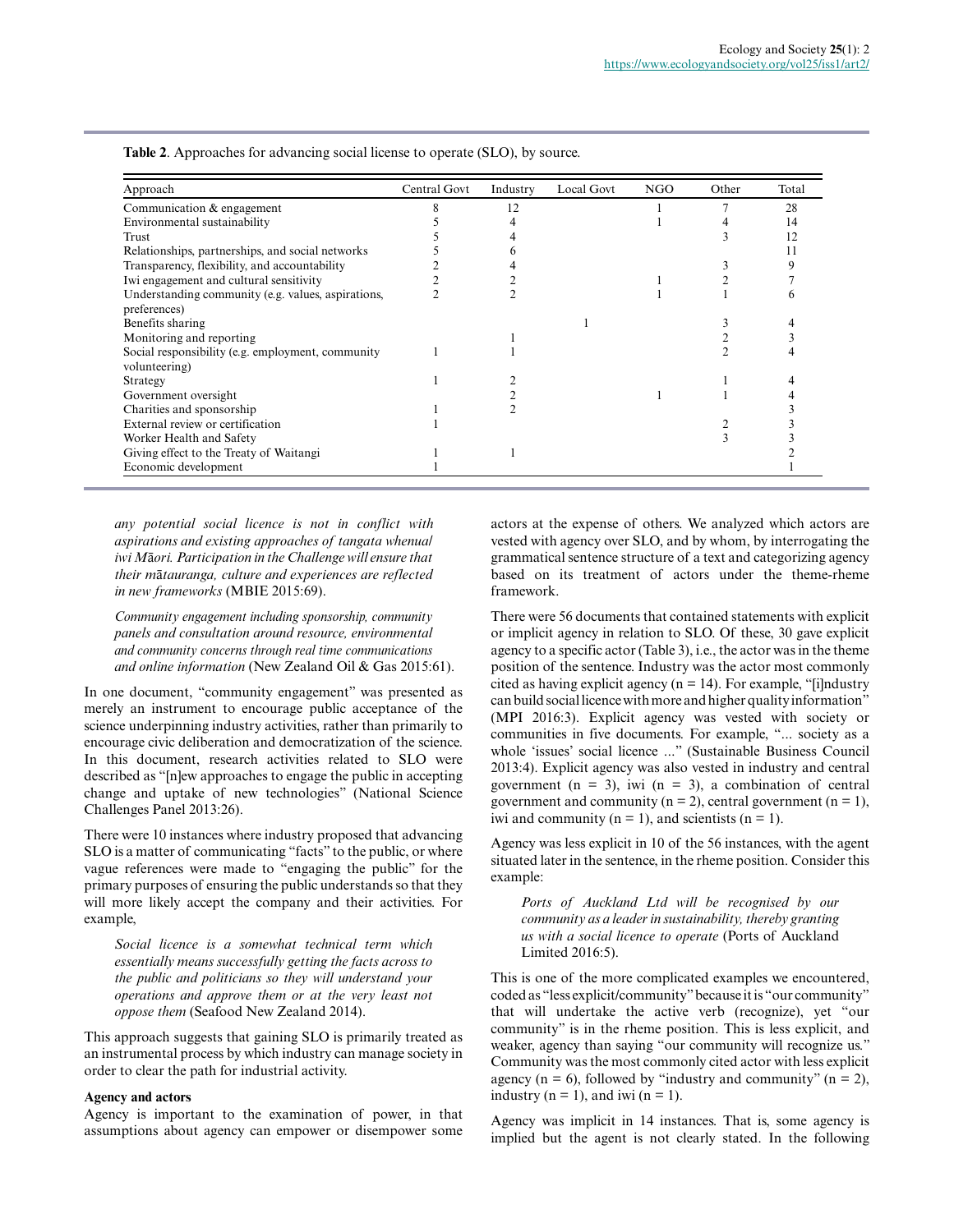|              |          |           |                                    |     |                                  |                 | Agency and Actor     |            |           |                              |          |     |                    |       |
|--------------|----------|-----------|------------------------------------|-----|----------------------------------|-----------------|----------------------|------------|-----------|------------------------------|----------|-----|--------------------|-------|
|              |          |           |                                    |     | Agency explicit                  |                 |                      |            |           | Agency less explicit         |          |     | Agency<br>implicit | Total |
| Source       | Industry | Community | Industry<br>and<br>Central<br>Govt | Iwi | Central<br>Govt and<br>community | Central<br>Govt | Iwi and<br>Community | Scientists | Community | Industry<br>and<br>Community | Industry | Iwi |                    |       |
| Central Govt | 5        | 3         | 3                                  |     | $\overline{c}$                   |                 |                      |            | 3         |                              |          |     | 5                  | 25    |
| Local Govt   |          |           |                                    |     |                                  |                 |                      |            |           |                              |          |     |                    |       |
| Industry     |          |           |                                    | 3   |                                  |                 |                      |            | 3         |                              |          |     |                    | 12    |
| NGO          |          |           |                                    |     |                                  |                 |                      |            |           |                              |          |     | 3                  | 6     |
| Iwi          |          |           |                                    |     |                                  |                 |                      |            |           |                              |          |     |                    |       |
| Other        |          |           |                                    |     |                                  |                 |                      |            |           |                              |          |     |                    | 8     |
| Total        | 14       |           | 3                                  | 3   | $\overline{2}$                   |                 |                      |            | 6         | 2                            |          |     | 14                 | 54    |
| Percent      |          |           |                                    |     | 55.6                             |                 |                      |            |           | 17.9                         |          |     | 25                 | 100   |
| Total        |          |           |                                    |     | 30                               |                 |                      |            |           | 10                           |          |     | 14                 | 54    |

**Table 3**. Number of documents that vest agency with different actors in relation to New Zealand's marine industries, by source.

example, the reader might surmise that members of the aquaculture industry would create SLO by undertaking reforms.

*Creating the social licence for aquaculture has remained elusive and previous aquaculture reforms have not yielded the anticipated results* (McPhee 2015:5).

#### **Status of social license to operate**

We analyzed actors' assumptions about the status of SLO as revealed by their use of four categories of material process verbs: acquiring, improving, maintaining, and diminishing. In the 84 documents that mentioned material processes in relation to SLO, acquiring was the most frequently mentioned (n = 43, 51%; Fig. 4). Acquiring verbs included, for example, "earn" (n = 17 sources), "achieve"  $(n = 9)$ , "acquire"  $(n = 5)$ , and "gain"  $(n = 5)$ . Acquiring verbs were most frequently used by "other" organizations and individuals ( $n = 15$ ), followed by central government ( $n = 14$ ), local government ( $n = 2$ ), and iwi ( $n = 1$ )). The frequent use of these verbs indicates that the sources consider that SLO is either yet to be acquired by New Zealand's marine industries, is in the process of being acquired, or has recently been acquired. For example, "consultation with iwi and communities is just one aspect of *earning* a social licence to operate" (Minter Ellison Rudd Watts 2012:8). (In this and the examples that follow, we have added the emphasis to indicate material process verbs.)

In other instances, "acquiring" verbs were used by NGOs and other organizations to cynically illustrate the way they felt SLO was being sought. For example,

*... many would agree that Todd's sponsorship with naming rights represents little more than a way to* buy *social licence/acceptance within our communities* (Climate Justice Taranaki 2016, [https://climatejusticetaranaki.](https://climatejusticetaranaki.wordpress.com/events/) [wordpress.com/events/\)](https://climatejusticetaranaki.wordpress.com/events/).

"Improving" material processes were next most commonly mentioned, composing nearly a quarter of all mentions ( $n = 20$ , 24%). Improving verbs include "build," "improve," and "strengthen." By using these verbs, sources suggest that New Zealand marine companies already possess a degree of SLO and want it to increase. For example, "MPI is also partnering with industry to *improve* the social licence of the sector..." (MPI 2014:25).

Fewer documents mentioned "maintaining" (n = 14,  $16\%$ ) material processes, using verbs such as "maintain," "retain," and "preserve." Use of these verbs implies that companies possess SLO. The main users of maintaining verbs are industry, central government, and other commentators. For example,

*One of the industry's biggest concerns is* maintaining *social licence. As many of us have consents due for renewal in the next 11-12 years or are applying for new water space, our licence to operate will be tested in the not-too-distant future* (Aquaculture New Zealand 2014:10).

Absent from comments relating to maintaining SLO are NGOs, iwi, and local government.

"Diminishing" material processes were the least commonly mentioned of the four ( $n = 8, 9\%$ ), but were the most common material process mentioned by NGOs and iwi. Verbs associated with diminishing include "erode," "remove," "lose," and "withhold." For NGOs, diminishing material processes were mostly used to declare their own efforts to diminish or revoke the SLO of marine companies. For example,

*... we're* removing *the 'social licence' of fossil fuel companies and chipping away at their source of power* (350 Aotearoa 2014, blog, [https://thedailyblog.co.](https://thedailyblog.co.nz/2014/02/26/guest-blog-jessie-dennis-from-350-aotearoa-westpac-greenwash-and-fossil-fuel-divestment-why-you-should-make-the-switch/) [nz/2014/02/26/guest-blog-jessie-dennis-from-350-aotearoa](https://thedailyblog.co.nz/2014/02/26/guest-blog-jessie-dennis-from-350-aotearoa-westpac-greenwash-and-fossil-fuel-divestment-why-you-should-make-the-switch/)[westpac-greenwash-and-fossil-fuel-divestment-why-you](https://thedailyblog.co.nz/2014/02/26/guest-blog-jessie-dennis-from-350-aotearoa-westpac-greenwash-and-fossil-fuel-divestment-why-you-should-make-the-switch/)[should-make-the-switch/](https://thedailyblog.co.nz/2014/02/26/guest-blog-jessie-dennis-from-350-aotearoa-westpac-greenwash-and-fossil-fuel-divestment-why-you-should-make-the-switch/)).

Industry sources used diminishing material processes on four occasions. In each case, the source referred to hypothetical situations of what could or would happen under certain circumstances or due to certain events and, in some cases, what they are doing or could do to avoid them. For example,

*... our social licence to operate would be seriously* undermined *if we didn't take the initiative and get in front of schools and provide them with factual resources, preferably through a national, co-ordinated programme* (Kos 2015).

Central government, local government, and "other" sources did not mention diminishing material processes.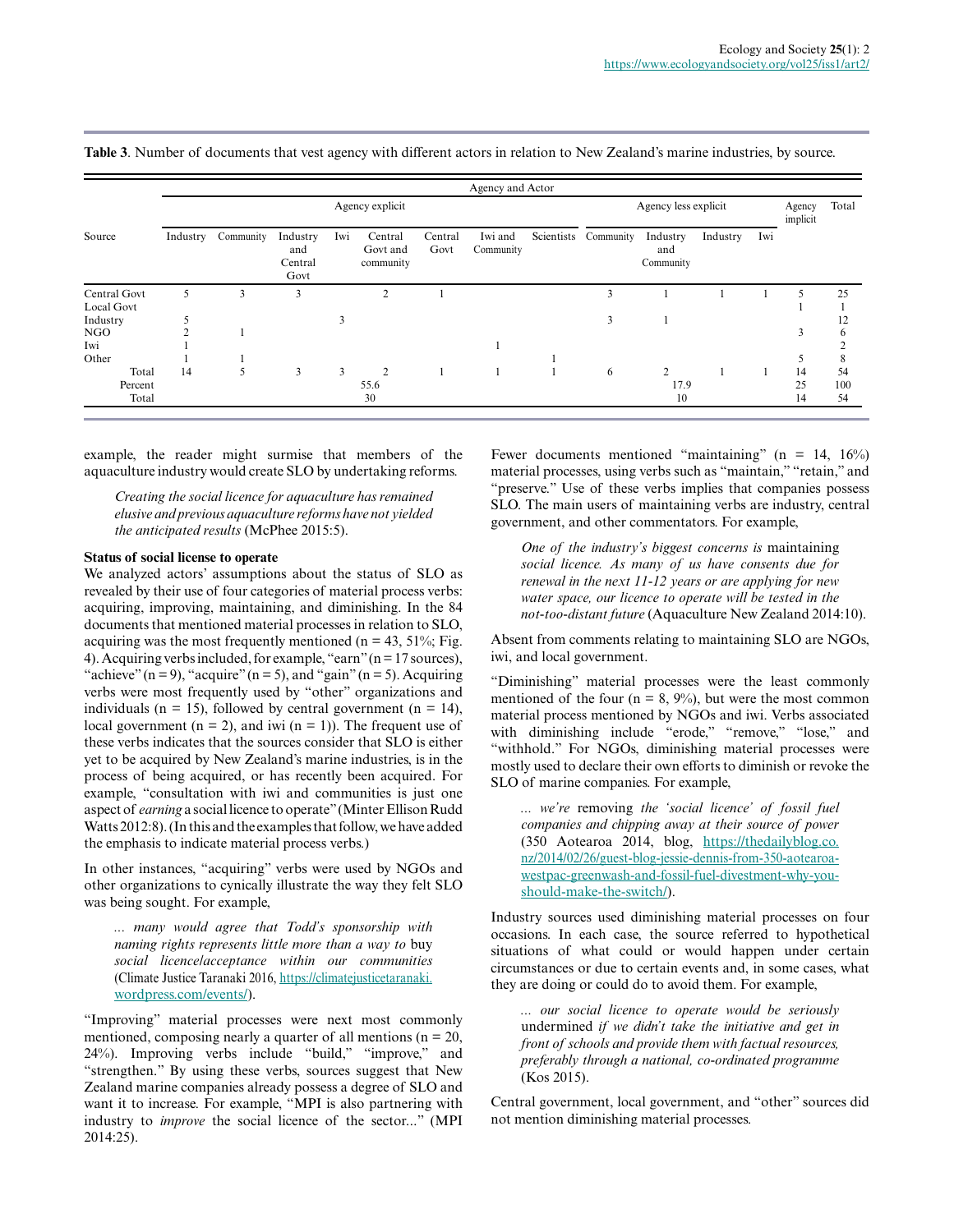|                     | <b>Acquiring</b> |         |         |      |           |       |     |        | Improving |        |        |                |                |         | Maintaining    |          |         |      |           |            | <b>Diminishing</b> |        |          |           |         |            |       |              |           |      |           |          |          |            |
|---------------------|------------------|---------|---------|------|-----------|-------|-----|--------|-----------|--------|--------|----------------|----------------|---------|----------------|----------|---------|------|-----------|------------|--------------------|--------|----------|-----------|---------|------------|-------|--------------|-----------|------|-----------|----------|----------|------------|
| Source              | Earn             | Achieve | Acquire | Gain | Establish | Grant | Вuу | Create | Engende   | Foster | Obtain | acqu.<br>Total | Build          | Improve | 5<br>Strength  | Increase | Enhance | Grow | Investing | Total impi | Maintain           | Retain | Preserve | Reinforce | Support | Total main | Erode | Evaporate    | Challenge | Lose | Remove    | Undermin | Withhold | Total dimi |
| <b>Central Govt</b> | 3                | 4       | -1      |      | 2         |       |     |        | 1         | 1      | 1      | 14             | 5              | 3       | 1              | -2       |         |      |           | 11         | 4                  |        | 1        |           |         | 5          |       |              |           |      |           |          |          | 0          |
| <b>Local Govt</b>   |                  |         |         |      |           |       |     |        |           |        |        | 2              |                |         |                |          |         |      |           | 0          |                    |        |          |           |         | 0          |       |              |           |      |           |          |          | 0          |
| Industry            | 5                |         | 1.      | -2   |           |       |     |        |           |        |        | 9              |                |         | 2 <sub>1</sub> |          |         | 1    |           | 4          | 2                  | 2      |          |           | 1       | 5          |       |              |           |      |           | 1        |          | 2          |
| <b>NGO</b>          |                  |         |         |      |           |       |     |        |           |        |        | 2              |                |         |                |          |         |      | 1         |            |                    |        |          |           |         | 0          | 1     | $\mathbf{1}$ |           |      | $1\quad1$ |          |          | 4          |
| Iwi                 |                  |         |         |      |           |       |     |        |           |        |        |                |                |         |                |          |         |      |           | 0          |                    |        |          |           |         | 0          |       |              |           |      |           |          |          |            |
| Other               | 4                | 4       | 3       | 2    | 1         |       |     |        |           |        |        | 15             | $\overline{2}$ |         | 1              |          | 1       |      |           | 4          | 3                  |        |          | 1         |         | 4          |       |              |           |      |           |          |          | 0          |
| Total 14            |                  | 8       | 5.      | 5    | ٩         | ٩     |     |        |           |        |        |                | 7              | 5       | ٩              |          |         |      |           |            | 9                  |        |          |           |         |            |       |              |           |      |           |          |          |            |
| <b>Total</b>        |                  |         |         |      |           | 43    |     |        |           |        |        |                |                |         |                | 20       |         |      |           |            |                    |        | 14       |           |         |            |       |              |           |      |           |          |          |            |
| Percent             |                  |         |         |      |           | 51    |     |        |           |        |        |                |                |         |                | 24       |         |      |           |            |                    |        | 17       |           |         |            |       |              |           | 8    |           |          |          |            |

**Fig. 4**. Status of social license to operate (SLO) as implied by material process verbs by source.

Finally, a source's choice of material process verb implies a particular type of agent. Acquiring, improving, and maintaining verbs generally refer to industry actors, while diminishing verbs mostly refer to community actors. There are exceptions, however; "grant" is an acquiring verb but the implied actor is community, whereas "lose" is a diminishing verb with industry as the implied actor. Other verbs such as "reinforce" and "evaporate" are ambiguous. In most documents reviewed in this study, the choice of verb implied agency for industry actors, with 70 instances compared to only six where the verb choice implied agency for community actors (Table 4).

#### **DISCUSSION**

This study explored the public discourse around SLO in New Zealand's marine economy to identify how usage of the term affects power relations between industry, stakeholders, and iwi. There were four key lines of enquiry: defining SLO, approaches for advancing SLO, agency and actors, and status of SLO.

Definitions of social license to operate vary widely in New Zealand's public discourse. Definitions are important for power relations, as those who publicly define a term capture its meaning and influence the public's understanding of the concept (Gaventa 2006). Conversely, failure to define the term leaves it open to interpretation and confusion, and thus mystifies the intentions of those using the term. Of the documents examined for this study, less than a quarter defined SLO, and definitions varied widely with 17 definitional components. These findings corroborate other studies that found that the ways companies define SLO vary and are seldom made explicit, and that key theoretical criteria for SLO are overlooked (see, e.g., Bice 2014). There was no agreed definition of SLO applied consistently in relation to the commercial use of New Zealand's marine environment, and the range of definitions identified in this study suggests that the term is being used rhetorically to suit particular contexts and purposes.

Similarly, we found many approaches for advancing SLO. Although some of the approaches reflect generally agreed attributes for the establishment of SLO such as relationships, trust, and benefits sharing (Thomson and Boutilier 2011, Prno 2013, Boughen et al. 2014, Baines and Edwards 2018), many of the other approaches could be interpreted by communities and iwi as top-down, coercive, or controlling. When peoples' behavioral freedoms are reduced or threatened, they can become motivated to regain their freedoms by rejecting the message and its source, a behavior termed "psychological reactance" (Brehm 1966, Brehm and Brehm 2013). In our study, for example, there were multiple instances of industry describing its approach for advancing SLO as communicating facts to the public to increase their understanding of industry activities. Although genuine communication and engagement is generally cited in the literature as an important criterion for SLO (e.g., Dare et al. 2014), communication styles that emphasize one-way information flow, whether deliberate or inadvertent, are likely to result in a sense of coercion or reduced freedoms in those receiving the messages, i.e., communities and iwi, raising the possibility of public reactance.

Such public reactance may become amplified if communities and iwi feel that their agency over SLO is not acknowledged. Although communities and Indigenous groups theoretically hold agency over SLO, our findings suggest that this is generally not reflected in New Zealand's public discourse about SLO in the marine environment. Central government and industry dominate this discourse and frequently vest explicit agency with industry, not communities, as has been found in other discourse analyses (e.g., Parsons and Moffat 2014). To be fair, industry vesting agency with itself is a form of taking responsibility, and a recognition that SLO cannot be taken for granted just because one has a legal permit. In that sense, industry should have some degree of agency if they are to be an active participant in relationship-building processes. It may become problematic, however, if industry does not explicitly recognize the agency of communities and iwi, or if industry fails to see SLO as a matter of relationships between partners (Baines and Edwards 2018).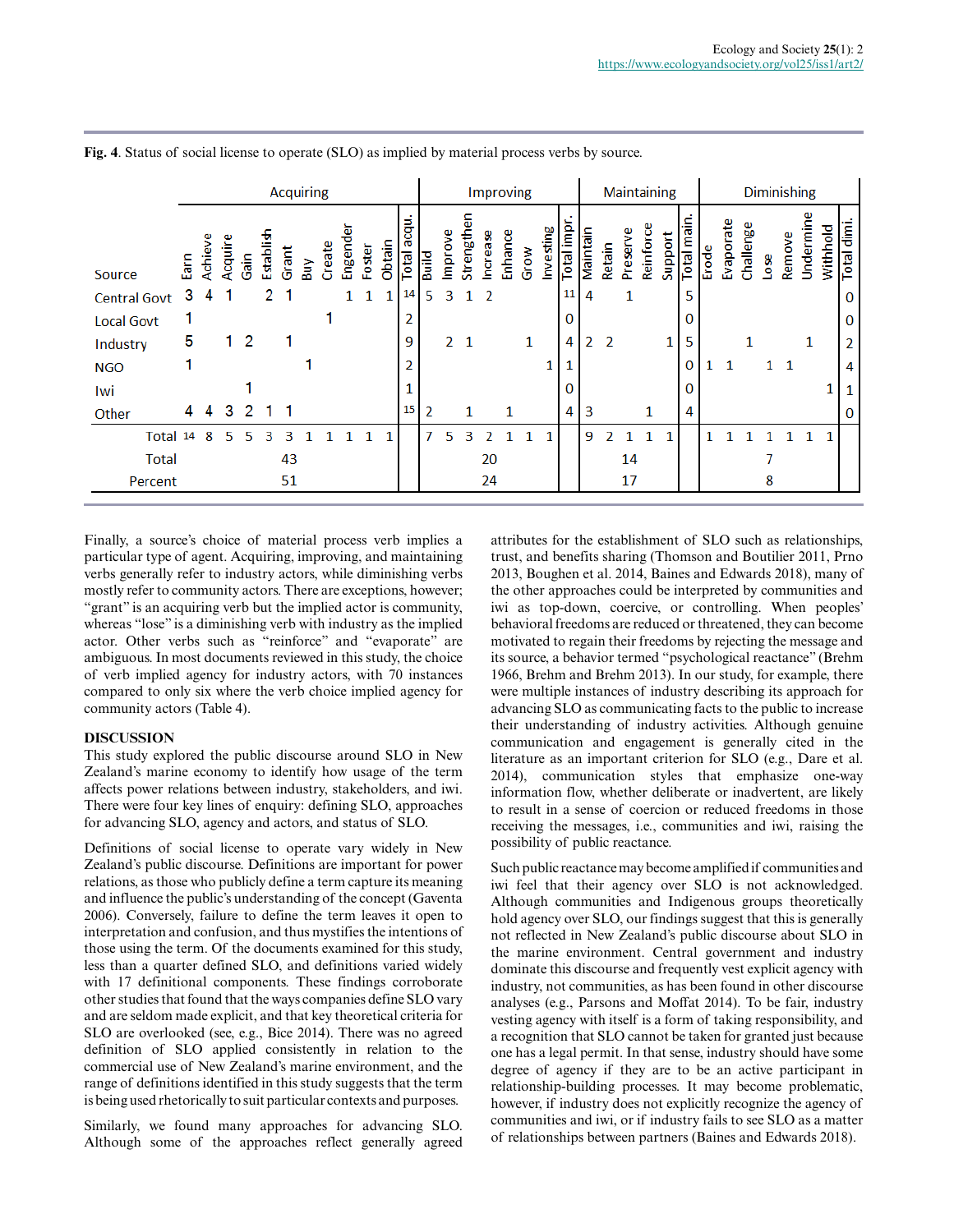|              |                                                                                                                                                                    | Implied agent                      |                                                                           |
|--------------|--------------------------------------------------------------------------------------------------------------------------------------------------------------------|------------------------------------|---------------------------------------------------------------------------|
|              | Industry                                                                                                                                                           | Community                          | Ambiguous                                                                 |
| Source       | Achieve, Acquire, Build, Buy, Earn,<br>Enhance, Establish, Gain, Grow,<br>Improve, Increase, Lose, Maintain,<br>Obtain, Preserve, Retain, Strengthen,<br>Undermine | Challenge, Grant, Remove, Withhold | Create, Engender, Erode, Evaporate,<br>Foster, Invest, Reinforce, Support |
| Central Govt |                                                                                                                                                                    |                                    |                                                                           |
| Local Govt   |                                                                                                                                                                    |                                    |                                                                           |
| Industry     |                                                                                                                                                                    |                                    |                                                                           |
| NGO          |                                                                                                                                                                    |                                    |                                                                           |
| Iwi          |                                                                                                                                                                    |                                    |                                                                           |
| Other        | 21                                                                                                                                                                 |                                    |                                                                           |
| Total        | 70                                                                                                                                                                 |                                    |                                                                           |

**Table 4**. Instances of implied social license to operate (SLO) agency as revealed by material process verbs. Iwi = Indigenous Māori tribes of New Zealand

Indeed, the New Zealand government in 2014 took decisionmaking authority over salmon farms away from a local government authority, while central government ministers talked about the importance of "improving" and "building" social license, ignoring the agency of communities. In this way, the dominant discourse in New Zealand, which primarily vests agency over SLO with industry and government while less frequently acknowledging the agency of communities and iwi, serves to legitimize political moves that render local communities objects of consultation under law, rather than entities that may grant or withhold social license.

Although many large companies now actively consult with Indigenous groups when initiating new projects, the long-term relationship building necessary for the establishment of SLO is not reflected in New Zealand's SLO discourse. Our search not only revealed few documents suggesting that iwi contributed to SLO, but that iwi were also generally absent from the documents in relation to SLO. Similar levels of nonparticipation by Indigenous peoples in public discourse about SLO were found by Parsons and Moffat (2014). This is not always the case, however, particularly where concerted efforts are made by industry to engage constructively and partner with Indigenous groups to explore what SLO might offer in the context of comanagement (Prno 2013). For New Zealand contexts, Ruckstuhl et al. (2014) advocate a "treaty approach" that "provides a well-prepared route by which to adapt the SLO notion ... [so that industry can] ... successfully achieve social licence" (Ruckstuhl et al. 2014:312). According to Ruckstuhl et al., a treaty approach to SLO includes, among other things, ensuring genuine iwi influence in decisionmaking, recognizing Māori values, and recognizing the subtle differences between partner and stakeholder, i.e., treating iwi as a partner. Given this emphasis on the treaty and treaty-derived commercial interests (such as fishing quota), the absence of Māori voices in the SLO discourse might also reflect Māori ambivalence toward this terminology. Likewise, the paucity of references to iwi could be the result of an awareness within government and industry of this sensitivity. Further research exploring these complex relationships would help to illuminate the relevance of SLO to Māori and other indigenous peoples.

In New Zealand's marine SLO discourse, industry and central government frequently imply that companies operating in the marine environment already have SLO, and therefore their objective is to "maintain" or "improve" it. Community interests might ask upon what basis these assertions are made, given the apparent absence of SLO monitoring, reporting, or a mandated body to issue SLO. Indeed, those few community groups and NGOs participating in New Zealand's public discourse of SLO commonly referred to it in negative terms or reject its existence outright. This negative interpretation of SLO has been observed in other studies. Owen and Kemp (2013), for example, argued that while SLO cannot be formally granted by communities, it can be revoked by dissatisfied and vocal community members or groups, which Owen and Kemp conceptualize as a "crude form of 'negative governance'" (Owen and Kemp 2013:4).

A final irony is that those companies talking about SLO are often among the more progressive members of their industry yet find themselves on the horns of a dilemma. If they talk only about what their company does to gain, maintain, or improve SLO, without giving agency to communities, they disempower the groups that the concept of SLO is meant to empower. Yet if they specify the groups the company considers are able to grant SLO, they risk disempowering other groups and the wider public, who might question why the company thinks that it can decide who grants SLO. The public discourse of SLO is thus fraught with complexity for a company genuinely interested in improving the public's acceptance and approval of its operations.

What began in the 1990s as a metaphor to conceptualize the importance of involving communities in business decision making, the concept of SLO is at risk of being negatively perceived as a tool of corporate coercion. As Hajer and Versteeg (2005) point out, if realities are constituted through discourse and have political consequences, then our discourse analysis ultimately raises the question of how to talk about social license in such a way that its construction is more genuine and democratic. The few community groups and NGOs that have engaged in the discourse have attempted to reclaim this democratic power, asserting their ability to withhold or revoke SLO. These groups, and industry, could each put forward their own definitions and criteria for what constitutes SLO, so that these can be publicly debated and those who claim (or deny) SLO can be held accountable. Industry and government actors, who are most vocal in the SLO discourse, need to identify the basis on which they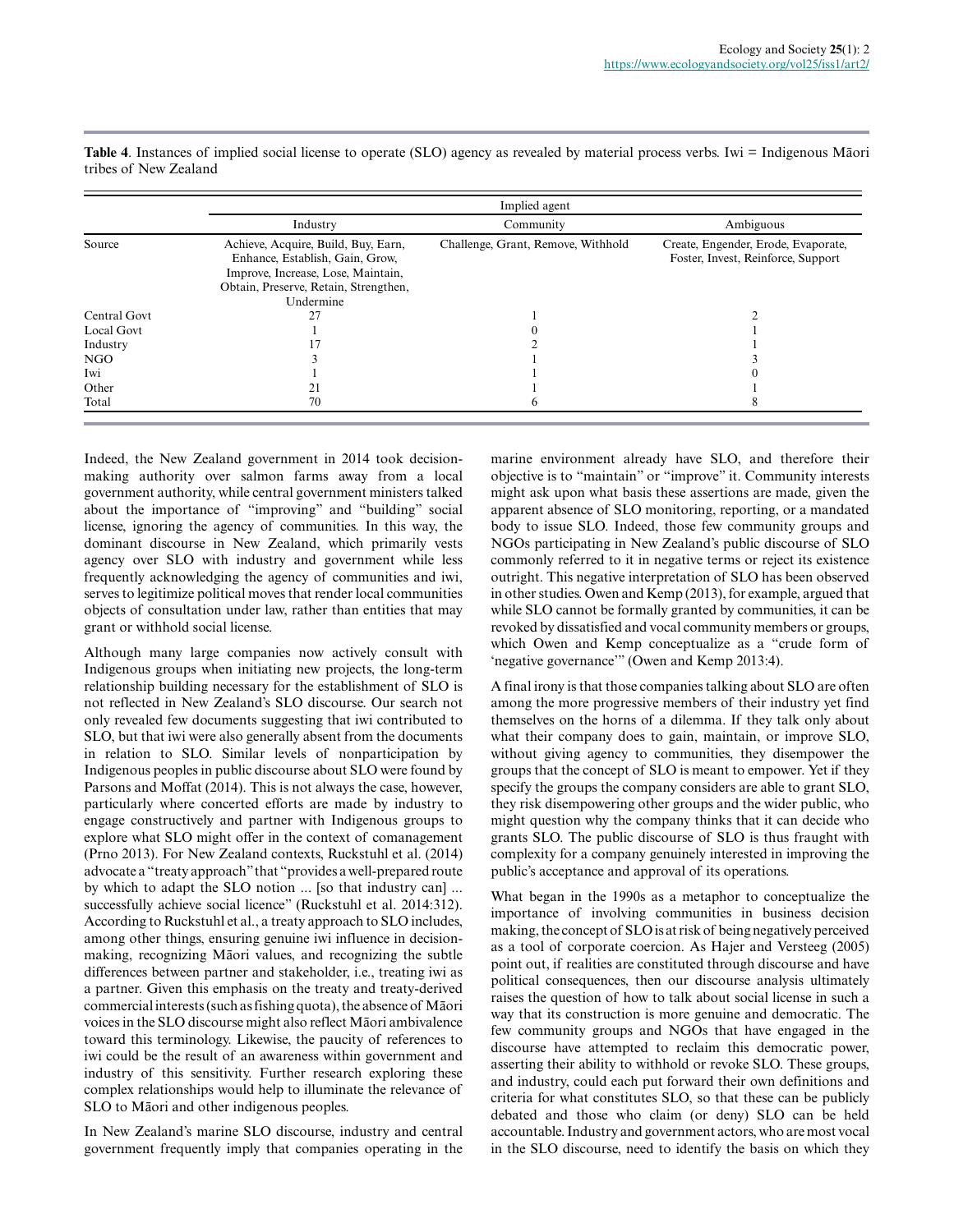suggest industry might achieve SLO. Otherwise, the concept is likely to remain a rhetorical device that has the potential to disempower and marginalize communities and iwi and therefore does little to achieve real SLO for companies operating in the marine environment.

## **CONCLUSION**

Over the past decade, the term SLO has gained increasing currency in the public discourse about New Zealand's marine industries. This discourse has been dominated by industry and central government, who frequently vest agency over SLO with industry and state or imply that industry needs to maintain or improve SLO, implying that industry already possesses SLO. Whether inadvertent or intentional, this choice of language empowers industry at the expense of communities and iwi, and carries risks of public rejection of, or reactance to, industry claims to SLO. In the long-term interests of sustainable development and positive industry-community-iwi relations, we encourage those using SLO to reflect deeply on the ways in which their use of the term, however subtle, can affect power relations between the people and parties involved in, and affected by, commercial activities in the marine environment.

*Responses to this article can be read online at:* [http://www.ecologyandsociety.org/issues/responses.](http://www.ecologyandsociety.org/issues/responses.php/11304) [php/11304](http://www.ecologyandsociety.org/issues/responses.php/11304)

#### **Acknowledgments:**

*The authors thank the anonymous reviewers whose comments have helped us to sharpen and clarify the paper significantly. Natasha Berkett and Charlotte Šunde contributed to early discussions on methodology, Peter Edwards helped with the document search, and James Baines and Carolyn Lundquist provided comments and suggestions during drafting. This research was funded by New Zealand's Ministry of Business Innovation and Employment through the Sustainable Seas National Science Challenge (Contract CO1X1515).*

#### **LITERATURE CITED**

Ahearn, L. M. 2001. Language and agency. *Annual Review of Anthropology* 30:109-137. <https://doi.org/10.1146/annurev.anthro.30.1.109>

Aquaculture New Zealand. 2014. *The chairman.* Aquaculture New Zealand, Nelson, New Zealand. [online] URL: [https://www.](https://www.aquaculture.org.nz/2014/02/21/the-chairman/) [aquaculture.org.nz/2014/02/21/the-chairman/](https://www.aquaculture.org.nz/2014/02/21/the-chairman/)

Baines, J., and P. Edwards. 2018. The role of relationships in achieving and maintaining a social licence in the New Zealand aquaculture sector. *Aquaculture* 485:140-146. [https://doi.](https://doi.org/10.1016/j.aquaculture.2017.11.047) [org/10.1016/j.aquaculture.2017.11.047](https://doi.org/10.1016/j.aquaculture.2017.11.047) 

Banerjee, S. B. 2008. Corporate social responsibility: the good, the bad and the ugly. *Critical Sociology* 34:51-79. [https://doi.](https://doi.org/10.1177/0896920507084623) [org/10.1177/0896920507084623](https://doi.org/10.1177/0896920507084623)

Bice, S. 2014. What gives you a social licence? An exploration of the social licence to operate in the Australian mining industry. *Resources* 3:62-80.<https://doi.org/10.3390/resources3010062>

Billing, S.-L. 2018. Using public comments to gauge social licence to operate for finfish aquaculture: lessons from Scotland. *Ocean & Coastal Management* 165:401-415. [https://doi.org/10.1016/j.](https://doi.org/10.1016/j.ocecoaman.2018.09.011) [ocecoaman.2018.09.011](https://doi.org/10.1016/j.ocecoaman.2018.09.011) 

Bodwitch, H. 2017. Challenges for New Zealand's individual transferable quota system: processor consolidation, fisher exclusion, & Māori quota rights. *Marine Policy* 80:88-95. [https://](https://doi.org/10.1016/j.marpol.2016.11.030) [doi.org/10.1016/j.marpol.2016.11.030](https://doi.org/10.1016/j.marpol.2016.11.030)

Boughen, N., J. Parr, A. Littleboy, S. Johns, P. Ashworth, and C. Yeats. 2008. Future mining of the Australian seafloor—do we have the social licence? In *International future mining conference and exhibition.* The University of New South Wales, Sydney, Australia.

Boughen, N., K. Moffat, and A. Zhang. 2014. Trust - a central element of mining's social licence. *AusIMM Bulletin* 68(6):70-71.

Boutilier, R. G. 2014. Frequently asked questions about the social licence to operate. *Impact Assessment and Project Appraisal* 32:263-272.<https://doi.org/10.1080/14615517.2014.941141>

Brehm, J. W. 1966. *A theory of psychological reactance.* Academic, Oxford, UK.

Brehm, S. S., and J. W. Brehm. 2013. *Psychological reactance: a theory of freedom and control.* Academic, New York, New York, USA.

Collaboration for Environmental Evidence. 2013. *Guidelines for systematic reviews in environmental management.* Version 4.2. Centre for Evidence-Based Conservation, Bangor University, Bangor, UK. [online] URL: [http://www.environmentalevidence.](http://www.environmentalevidence.org/Documents/Guidelines/Guidelines4.2.pdf) [org/Documents/Guidelines/Guidelines4.2.pdf](http://www.environmentalevidence.org/Documents/Guidelines/Guidelines4.2.pdf)

Conn, V., J. Valentine, H. Cooper, and M. Rantz. 2003. Grey literature in meta-analyses. *Nursing Research* 52:256-261. [https://](https://doi.org/10.1097/00006199-200307000-00008) [doi.org/10.1097/00006199-200307000-00008](https://doi.org/10.1097/00006199-200307000-00008) 

Cope, M. 2010. Coding qualitative data. Pages 281-294 *in* I. Hay, editor. *Qualitative research methods in human geography.* Third edition. Oxford University Press, Oxford, UK.

Cullen-Knox, C., A. Fleming, L. Lester, and E. Ogier. 2019. Publicised scrutiny and mediatised environmental conflict: the case of Tasmanian salmon aquaculture. *Marine Policy* 100:307-315. <https://doi.org/10.1016/j.marpol.2018.11.040>

Cullen-Knox, C., M. Haward, J. Jabour, E. Ogier, and S. R. Tracey. 2017. The social licence to operate and its role in marine governance: insights from Australia. *Marine Policy* 79:70-77. <https://doi.org/10.1016/j.marpol.2017.02.013>

Dare, M., J. Schirmer, and F. Vanclay. 2014. Community engagement and social licence to operate. *Impact Assessment and Project Appraisal* 32:188-197. [https://doi.org/10.1080/14615517.](https://doi.org/10.1080/14615517.2014.927108) [2014.927108](https://doi.org/10.1080/14615517.2014.927108)

Dryzek, J. S. 2013. *The politics of the earth: environmental discourses.* Oxford University Press, Oxford, UK.

Edwards, P., J. Lacey, S. Wyatt, and K. J. H. Williams. 2016. Social licence to operate and forestry-an introduction. *Forestry: An International Journal of Forest Research* 8(5):473-476. [https://doi.](https://doi.org/10.1093/forestry/cpw036) [org/10.1093/forestry/cpw036](https://doi.org/10.1093/forestry/cpw036)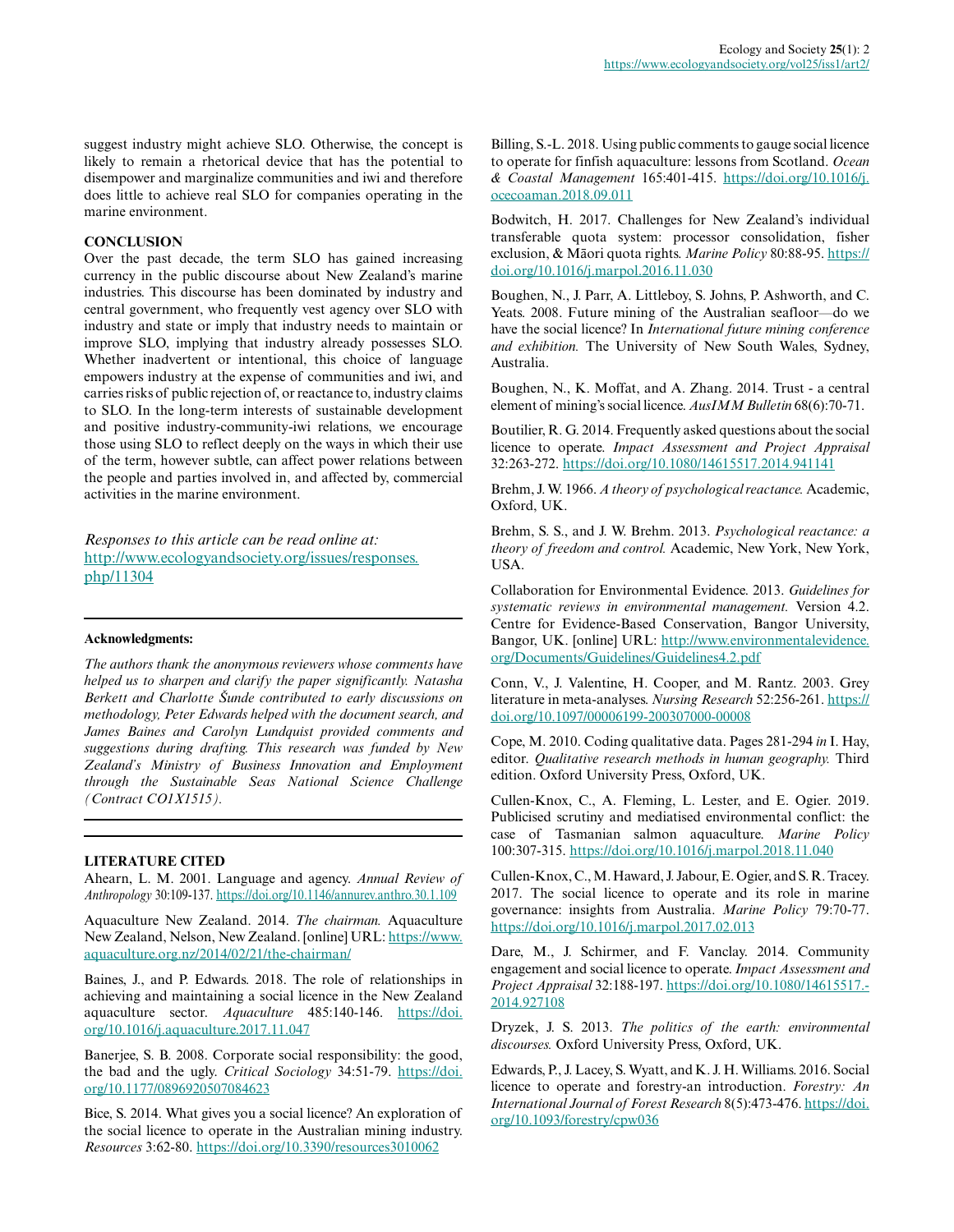Edwards, P., and S. Trafford. 2016. Social licence in New Zealand - What is it? *Journal of the Royal Society of New Zealand* 46:165-180.<https://doi.org/10.1080/03036758.2016.1186702>

Fairclough, N. 2013. *Critical discourse analysis: the critical study of language.* eBook. Routledge, London, UK. [https://doi.](https://doi.org/10.4324/9781315834368) [org/10.4324/9781315834368](https://doi.org/10.4324/9781315834368) 

Fleming, P., and M. T. Jones. 2013. *The end of corporate social responsibility: crisis and critique.* SAGE, Los Angeles, California, **I**ISA.

Gaventa, J. 2006. Finding the spaces for change: a power analysis. *IDS Bulletin* 37:23-33. [https://doi.org/10.1111/j.1759-5436.2006.](https://doi.org/10.1111/j.1759-5436.2006.tb00320.x) [tb00320.x](https://doi.org/10.1111/j.1759-5436.2006.tb00320.x)

Grutzner, J., and E. Salim. 2003. *Striking a better balance: The World Bank Group and extractive industries (English).* Extractive industries review. World Bank Group, Washington, D.C., USA. [online] URL: [http://documents.worldbank.org/curated/](http://documents.worldbank.org/curated/en/222871468331889018/The-World-Bank-Group-and-extractive-industries) [en/222871468331889018/The-World-Bank-Group-and-extractive](http://documents.worldbank.org/curated/en/222871468331889018/The-World-Bank-Group-and-extractive-industries)[industries](http://documents.worldbank.org/curated/en/222871468331889018/The-World-Bank-Group-and-extractive-industries)

Gunningham, N., R. A. Kagan, and D. Thornton. 2004. Social license and environmental protection: why businesses go beyond compliance. *Law & Social Inquiry* 29:307-341. [https://doi.](https://doi.org/10.1111/j.1747-4469.2004.tb00338.x) [org/10.1111/j.1747-4469.2004.tb00338.x](https://doi.org/10.1111/j.1747-4469.2004.tb00338.x)

Hajer, M., and W. Versteeg. 2005. A decade of discourse analysis of environmental politics: achievements, challenges, perspectives. *Journal of Environmental Policy & Planning* 7:175-184. [https://doi.](https://doi.org/10.1080/15239080500339646) [org/10.1080/15239080500339646](https://doi.org/10.1080/15239080500339646) 

Hall, N. L. 2014. The discourse of "social licence to operate": case study of the Australian wind industry. *AIMS Energy* 2:443-460. <https://doi.org/10.3934/energy.2014.4.443>

Halliday, M. A. K., and C. M. I. M. Matthiessen. 2013. *Halliday's introduction to functional grammar.* Routledge, London, UK. <https://doi.org/10.4324/9780203431269>

Hamann, R., and P. Kapelus. 2004. Corporate social responsibility in mining in Southern Africa: fair accountability or just greenwash? *Development* 47(3):85-92. [https://doi.](https://doi.org/10.1057/palgrave.development.1100056) [org/10.1057/palgrave.development.1100056](https://doi.org/10.1057/palgrave.development.1100056) 

Harvey, B., and S. Bice. 2014. Social impact assessment, social development programmes and social licence to operate: tensions and contradictions in intent and practice in the extractive sector. *Impact Assessment & Project Appraisal* 32:327-335. [https://doi.](https://doi.org/10.1080/14615517.2014.950123) [org/10.1080/14615517.2014.950123](https://doi.org/10.1080/14615517.2014.950123)

Harwood, A. 1988. A discussion about "discourse." *Medical Anthropology Quarterly* 2:99-101. [https://doi.org/10.1525/](https://doi.org/10.1525/maq.1988.2.2.02a00010) mag.1988.2.2.02a00010

Hobday, A. J., L. E. Chambers, and J. P. Y. Arnould. 2015. Prioritizing climate change adaptation options for iconic marine species. *Biodiversity Conservation* 24:3449-3468. [https://doi.](https://doi.org/10.1007/s10531-015-1007-4) [org/10.1007/s10531-015-1007-4](https://doi.org/10.1007/s10531-015-1007-4)

Iwi Collective Partnership. 2016. *The inconvenient truth of M*ā*ori fisheries.* Iwi Collective Partnership, Mount Wellington, New Zealand.

Kelly, R., G. T. Pecl, and A. Fleming. 2017. Social licence in the marine sector: a review of understanding and application. *Marine Policy* 81:21-28.<https://doi.org/10.1016/j.marpol.2017.03.005>

Kos, K. 2015. *Teaching our children about seafood.* Seafood New Zealand, Wellington, New Zealand. [online] URL: [https://www.](https://www.seafood.org.nz/media/news/news/?tx_ttnews%5Btt_news%5D=247&cHash=e34b7ed93caf042d9eaf4697df30287d) [seafood.org.nz/media/news/news/?tx\\_ttnews%5Btt\\_news%](https://www.seafood.org.nz/media/news/news/?tx_ttnews%5Btt_news%5D=247&cHash=e34b7ed93caf042d9eaf4697df30287d) [5D=247&cHash=e34b7ed93caf042d9eaf4697df30287d](https://www.seafood.org.nz/media/news/news/?tx_ttnews%5Btt_news%5D=247&cHash=e34b7ed93caf042d9eaf4697df30287d)

Lacey, J., P. Edwards, and J. Lamont. 2016. Social licence as social contract: procedural fairness and forest agreement-making in Australia. *Forestry: An International Journal of Forest Research* 89:489-499.<https://doi.org/10.1093/forestry/cpw027>

Leith, P., E. Ogier, and M. Haward. 2014. Science and social license: defining environmental sustainability of Atlantic salmon aquaculture in south-eastern Tasmania, Australia. *Social Epistemology* 28(3-4):277-296. [https://doi.org/10.1080/02691728](https://doi.org/10.1080/02691728.2014.922641) [.2014.922641](https://doi.org/10.1080/02691728.2014.922641) 

Mather, C., and L. Fanning. 2019. Social licence and aquaculture: towards a research agenda. Marine Policy 99:275-282. [https://doi.](https://doi.org/10.1016/j.marpol.2018.10.049) [org/10.1016/j.marpol.2018.10.049](https://doi.org/10.1016/j.marpol.2018.10.049) 

McGuinness Institute. 2016. *New Zealand King Salmon: a financial perspective.* Working Paper 2016/02. The McGuinness Institute, Wellington, New Zealand. [online] URL: [http://www.](http://www.mcguinnessinstitute.org/wp-content/uploads/2017/05/20170519-Working-Paper-201602-NZKS-A-financial-perspective-Final.pdf) [mcguinnessinstitute.org/wp-content/uploads/2017/05/20170519-Working-](http://www.mcguinnessinstitute.org/wp-content/uploads/2017/05/20170519-Working-Paper-201602-NZKS-A-financial-perspective-Final.pdf)[Paper-201602-NZKS-A-financial-perspective-Final.pdf](http://www.mcguinnessinstitute.org/wp-content/uploads/2017/05/20170519-Working-Paper-201602-NZKS-A-financial-perspective-Final.pdf)

McKenna, B. 2004. Critical discourse studies: where to from here? *Critical Discourse Studies* 1(1):9-39. [https://doi.org/10.1080/174](https://doi.org/10.1080/17405900410001674498) [05900410001674498](https://doi.org/10.1080/17405900410001674498) 

McPhee, R. 2015. *Update on the business growth agenda: towards 2025 report.* Northland Regional Council Regulatory and Environment Committee, Whangārei, New Zealand.

Meesters, M. E., and J. H. Behagel. 2017. The social licence to operate: ambiguities and the neutralization of harm in Mongolia. *Resources Policy* 53:274-282. [https://doi.org/10.1016/j.](https://doi.org/10.1016/j.resourpol.2017.07.006) [resourpol.2017.07.006](https://doi.org/10.1016/j.resourpol.2017.07.006)

Ministry for Business, Innovation, & Employment (MBIE). 2015. *Sustainable Seas. Ko ng*ā *moana whakauka. National Science Challenge Research and Business Plan.* MBIE, Wellington, New Zealand. [online] URL: [http://sustainableseaschallenge.co.nz/](http://sustainableseaschallenge.co.nz/sites/default/files/2016-05/Sustainable%20Seas%20Research%20Plan%20-%2030%20September%202015.pdf) [sites/default/files/2016-05/Sustainable%20Seas%20Research%20Plan%](http://sustainableseaschallenge.co.nz/sites/default/files/2016-05/Sustainable%20Seas%20Research%20Plan%20-%2030%20September%202015.pdf) [20-%2030%20September%202015.pdf](http://sustainableseaschallenge.co.nz/sites/default/files/2016-05/Sustainable%20Seas%20Research%20Plan%20-%2030%20September%202015.pdf)

Ministry for Primary Industries (MPI). 2014. *Briefing for incoming ministers*. MPI, Wellington, New Zealand.

Ministry for Primary Industries (MPI). 2016. *Te Huapae Mataora Mo Tangaroa. The future of our fisheries. Volume III: integrated electronic monitoring and reporting system.* MPI, Wellington, New Zealand. [online] URL: [https://www.mpi.govt.nz/dmsdocument/14668/](https://www.mpi.govt.nz/dmsdocument/14668/loggedIn) [loggedIn](https://www.mpi.govt.nz/dmsdocument/14668/loggedIn) 

Minter Ellison Rudd Watts. 2012. *Top ten trends facing the mining industry - a legal perspective. March 2012.* Minter Ellison Rudd Watts, Auckland, New Zealand. [online] URL: [http://www.](http://www.nzresources.com/attachments/3142/me.pdf) [nzresources.com/attachments/3142/me.pdf](http://www.nzresources.com/attachments/3142/me.pdf)

Moffat, K., J. Lacey, A. Zhang, and S. Leipold. 2016. The social licence to operate: a critical review. *Forestry: An International Journal of Forest Research* 89:477-488. [https://doi.org/10.1093/](https://doi.org/10.1093/forestry/cpv044) [forestry/cpv044](https://doi.org/10.1093/forestry/cpv044) 

Moffat, K., and A. Zhang. 2014. The paths to social licence to operate: an integrative model explaining community acceptance